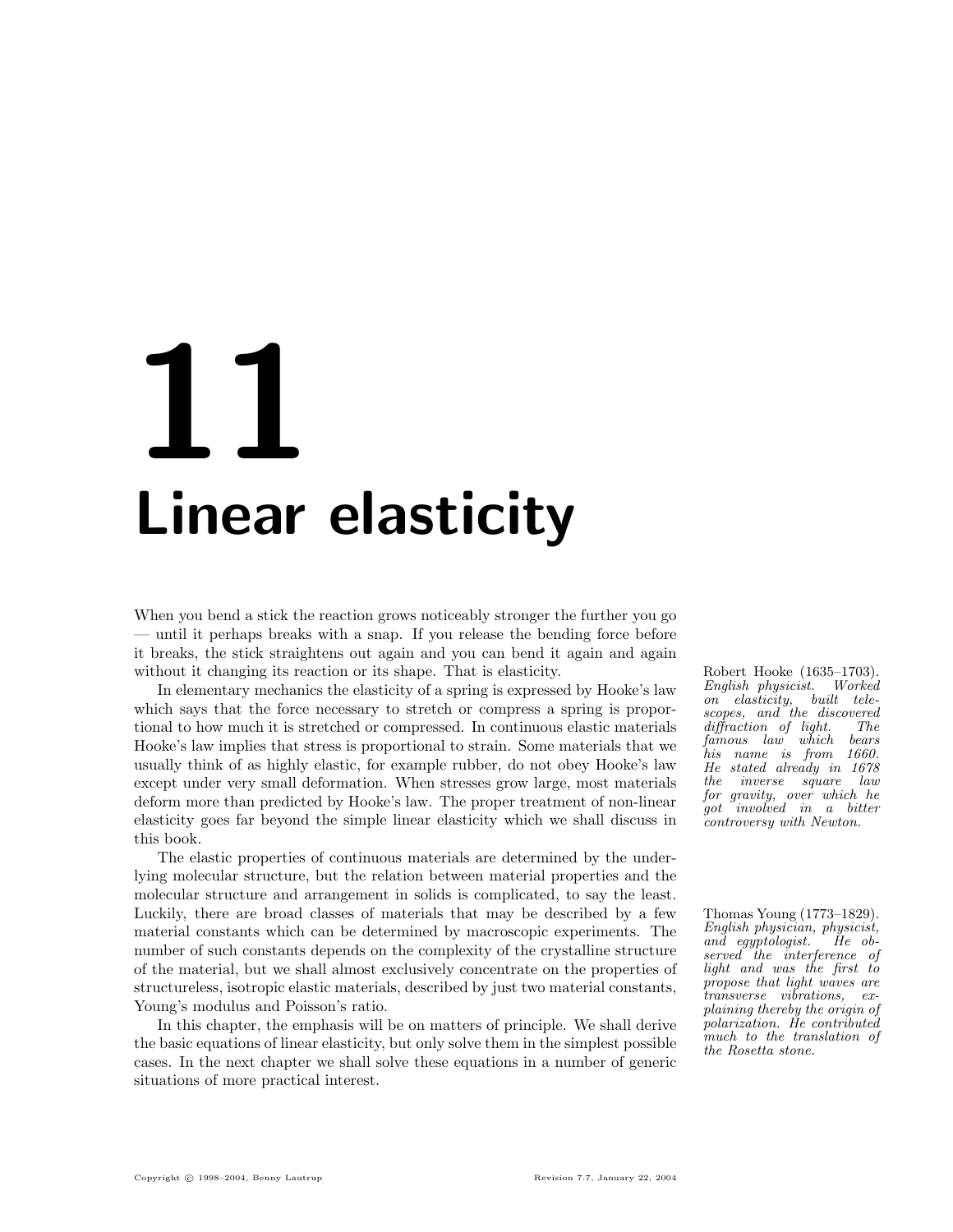

A spring anchored at the left and pulled towards the right by a force F will be stretched by the amount  $x = F/k$ .



The same tension must act on any cross section in the string.



The force acts in opposite directions at the terminal cross sections of a smaller slice of the string. The extension is proportionally smaller.

## 11.1 Hooke's law

Ideal massless elastic springs obeying Hooke's law are a mainstay of elementary mechanics. If a spring of length L is anchored in one end and pulled at the other with a force F, its length is increased to  $L + x$ . Hooke's law states that there is proportionality between force and change in length,

$$
F = kx \t{,} \t(11-1)
$$

with a constant of proportionality,  $k$ , called the *spring constant*.

## Young's modulus

Real springs are physical bodies with mass, shape and internal molecular structure. Almost any solid body, anchored in one end and pulled in the other, will react like a spring, when the pull is not too strong. Basically, this reflects that interatomic forces are approximately elastic, when the atoms are only displaced slightly away from their positions (problem 11.1).

Many elastic bodies that we handle daily, for example rubber bands, piano wire, sticks, or water hoses, are long string-like objects with constant cross section, typically made from homogeneous and isotropic material without any particular internal structure. Their uniform composition and simple form make material strings convenient models for real springs.

The force,  $F$ , necessary to extend the length of a real string by  $x$  must be proportional to the area,  $A$ , of the string cross section, because if we bundle  $N$ such such strings loosely together to make a thicker string of area NA, the total force will have to be  $NF$  in order to get the same change of length. This shows that the relevant quantity to speak about is not the force  $F$  itself, but rather the (average) normal stress, or tension,  $\sigma_{xx} = NF/NA = F/A$ , which is independent of the number of substrings and thus of the size A of the cross section.

Since the same force,  $F$ , acts on any cross section of the string, the tension  $\sigma_{xx}$  must also be the same everywhere along the string. For a smaller slice of the string of length  $L' < L$ , the uniformity implies that such a part will be stretched proportionally less, *i.e.*  $x'/L' = x/L$ . This shows that the relevant parameter is not the absolute change of length,  $x$ , but rather the relative longitudinal extension, or strain,  $u_{xx} = x/L$ , which must be independent of the length L of the string.

Putting everything together, we conclude that the quantity

$$
E = \frac{\sigma_{xx}}{u_{xx}} = \frac{F/A}{x/L} = k\frac{L}{A}
$$
\n(11-2)

must be independent of both the length of the spring and the area of its cross section. It is a material constant, called the modulus of extension or Young's modulus (1807), and given this quantity we may calculate the actual spring constant,

$$
k = E\frac{A}{L} \t\t(11-3)
$$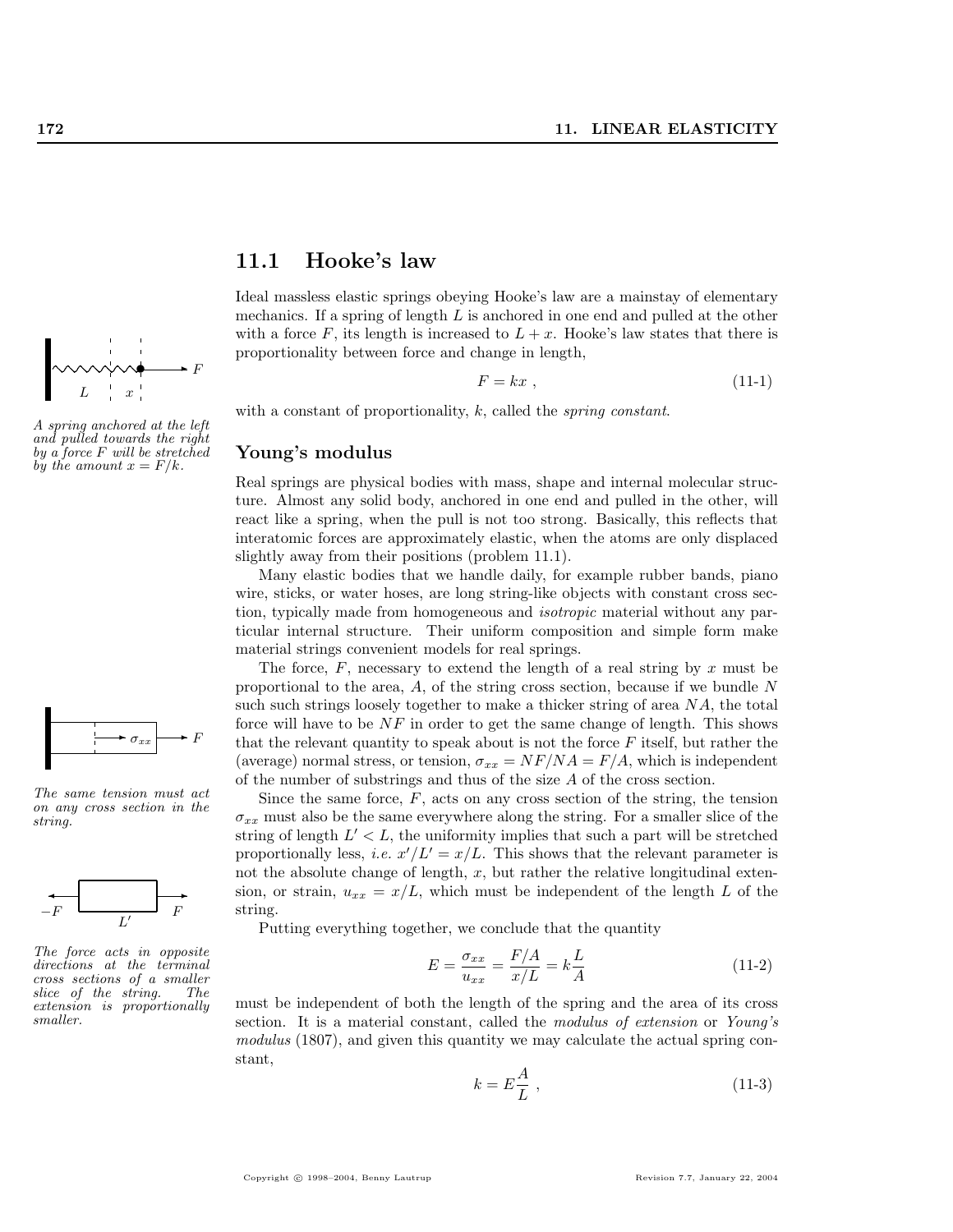for a string of length L and cross section A made from this material.

Young's modulus characterizes the behavior of the material of the spring, when stretched in one direction. The relation  $(11-2)$  also tells us that a unidirectional tension  $\sigma_{xx}$  creates a relative extension,

$$
u_{xx} = \frac{\sigma_{xx}}{E} \t{11-4}
$$

in the material. Evidently, Hooke's law leads to a linear relation between stress,  $\sigma_{xx}$ , and strain,  $u_{xx}$ , and materials with this property are generally called linear.

Young's modulus is by way of its definition (11-2) measured in units of pressure, and typical values for metals are, like the bulk modulus, of the order of  $10^{11}$  Pa =  $10^6$  bar. In the same way as the bulk modulus is a measure of the in-compressibility of a material, Young's modulus is a measure of the instretchability. The larger it is, the harder it is to stretch the material. In order to obtain a large strain  $u_{xx} \approx 100\%$ , one would have to apply stresses of magnitude  $\sigma_{xx} \approx E$ , as shown by (11-4). Such strains are of course not permitted in the theory of small deformations, but Young's modulus nevertheless sets the scale.

Example 11.1.1: At company outings, employees often play the game of pulling in teams at each end of a rope. Before the inevitable terminal instability sets in, there is often a prolonged period where the two teams pull with almost equal force F. If the teams each consist of 10 persons, all pulling with about their average weight of 70 kg, the total force becomes  $F = 7,000$  N. For a rope diameter of 5 cm, the stress becomes quite considerable,  $\sigma_{xx} \approx 3.6$  MPa. For a reasonable value of Young's modulus, say  $E = 36$  MPa, the rope will stretch by  $u_{xx} \approx 10$  %.

#### Poisson's ratio

Normal materials will contract in directions transverse to the direction of extension. If the transverse size,  $D$ , of a string changes by  $y$ , the transverse strain becomes of the order of  $u_{yy} = y/D$  and will in general be negative for positive stretching force F. In linear materials, the transverse strain is also proportional to F, so that the ratio  $u_{yy}/u_{xx}$  will be independent of F. The negative of this ratio is called Poisson's ratio (1829),

$$
\nu = -\frac{u_{yy}}{u_{xx}} \,, \tag{11-5}
$$

and is another constant characterizing isotropic material. It is dimensionless, and typical values lie around 0.30 in metals. We shall see below that it cannot exceed 0.5 in isotropic materials.

Whereas longitudinal extension can be understood as a consequence of elastic atomic bonds being stretched, it is harder to understand why materials should contract transversally. The reason is, however, that in an isotropic material there are atomic bonds in all directions, and when bonds that are neither purely longitudinal nor purely transverse are stretched, they create a transverse tension which can only be relieved by contracting the material.

| Material     | E<br>GPa | $\boldsymbol{\nu}$<br>℅ |
|--------------|----------|-------------------------|
| Wolfram      | 411      | 28                      |
| Plain steel  | 205      | 29                      |
| Nickel       | 200      | 31                      |
| Cast iron    | 152      | 27                      |
| Copper       | 130      | 34                      |
| Titanium     | 116      | 32                      |
| <i>Brass</i> | 100      | 35                      |
| Glass        | 75       | 17                      |
| Aluminium    | 70       | 35                      |
| Magnesium    | 45       | 29                      |
| Lead         | 16       | 44                      |

Young's modulus and Poisson's ratio for various materials (from [2])



 $A \text{ string normally contracts} \ \text{in} \ \text{transverse} \ \text{directions}$  $in$  transverse  $w_{\text{then}}$  pulled at the ends.



Stretching a ladder with purely transverse rungs will not create transverse forces.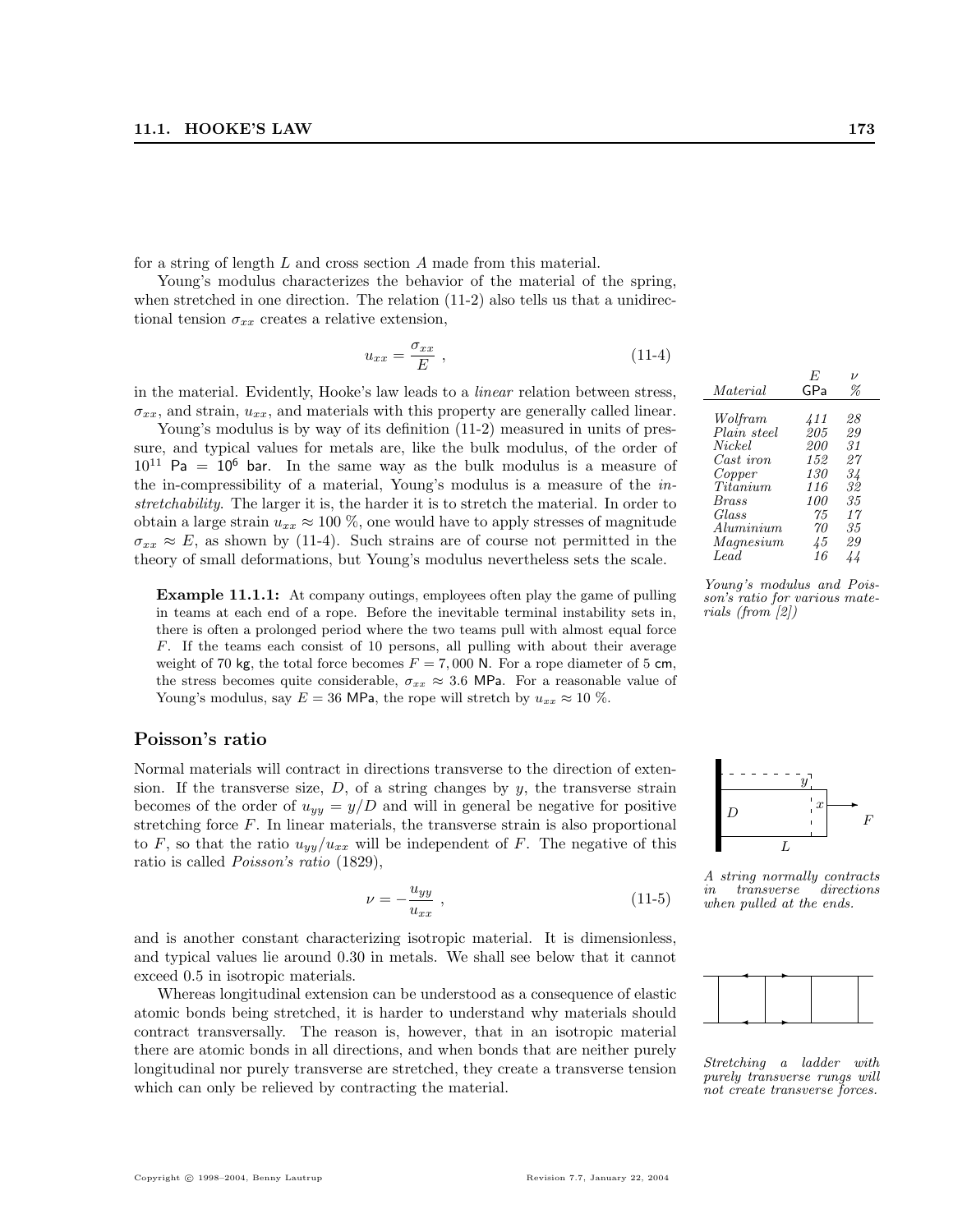

Stretching a ladder with skew rungs creates transverse forces which must be balanced by external forces at the boundary (as here) or relieved by transverse contraction.

Gabriel Lamé (1795–1870). becomes (Cauchy, 1822; Lamé, 1852)<br>French mathematician. French mathematician. on curvilinear coordinates, number theory and mathematical physics.

Example 11.1.2: A ladder constructed from ideal springs with rungs orthogonal to the sides, will not experience a transverse contraction when stretched. If, on the other hand, some of the rungs are skew (making the ladder unusable), they will be stretched along with the ladder. But that will necessarily generate forces that tend to contract the ladder, *i.e.* a negative transverse tension, which either has to be balanced by external forces or relieved by contraction of the ladder.

# 11.2 Hooke's law in isotropic materials

For a string-like object laid out along the x-direction of the coordinate system, Hooke's law for isotropic and homogeneous materials leads to proportionality between the tension in the x-direction

$$
\sigma_{xx} = P \t{,} \t(11-6)
$$

and the strains it provokes in directions parallel and orthogonal to it,

$$
u_{xx} = \frac{P}{E} , \qquad u_{yy} = u_{zz} = -\nu \frac{P}{E} . \tag{11-7}
$$

In an arbitrary coordinate system, the components of strain tensor will be completely mixed with each other, as illustrated by the simple rotation (2-88), and there will also arise shear stresses and strains. In order to express Hooke's law, such that it takes the same form in all coordinate systems, a linear relationship must be established between the complete stress tensor and the complete strain tensor.

In an isotropic material, there are no internal directions defined which can be used to construct such a relationship, and this means that the only tensors at our disposal are the strain tensor,  $u_{ij}$ , itself and the Kronecker delta,  $\delta_{ij}$ , at our disposal are the strain tensor,  $u_{ij}$ , itself and the Kronecker delta,  $o_{ij}$ , multiplied with the trace  $\sum_k u_{kk}$ , which is the only scalar quantity that can be formed from a linear combination of strain tensor components. The most general linear tensor relation between stress and strain in an isotropic material therefore

$$
\sigma_{ij} = 2\mu u_{ij} + \lambda \delta_{ij} \sum_{k} u_{kk} \quad . \tag{11-8}
$$

Here  $\lambda$  and  $\mu$  are material constants, called *elastic moduli* or Lamé coefficients, and we shall see below that they are directly related to Young's modulus and Poisson's ratio. Explicitly, we find for the diagonal elements of the stress tensor

$$
\sigma_{xx} = (2\mu + \lambda)u_{xx} + \lambda(u_{yy} + u_{zz}), \qquad (11-9a)
$$

$$
\sigma_{yy} = (2\mu + \lambda)u_{yy} + \lambda(u_{zz} + u_{xx}), \qquad (11-9b)
$$

$$
\sigma_{zz} = (2\mu + \lambda)u_{zz} + \lambda(u_{xx} + u_{yy}), \qquad (11-9c)
$$

and for the off-diagonal elements

$$
\sigma_{xy} = \sigma_{yx} = 2\mu u_{xy} , \quad \sigma_{yz} = \sigma_{zy} = 2\mu u_{yz} , \quad \sigma_{zx} = \sigma_{xz} = 2\mu u_{zx} . \quad (11-10)
$$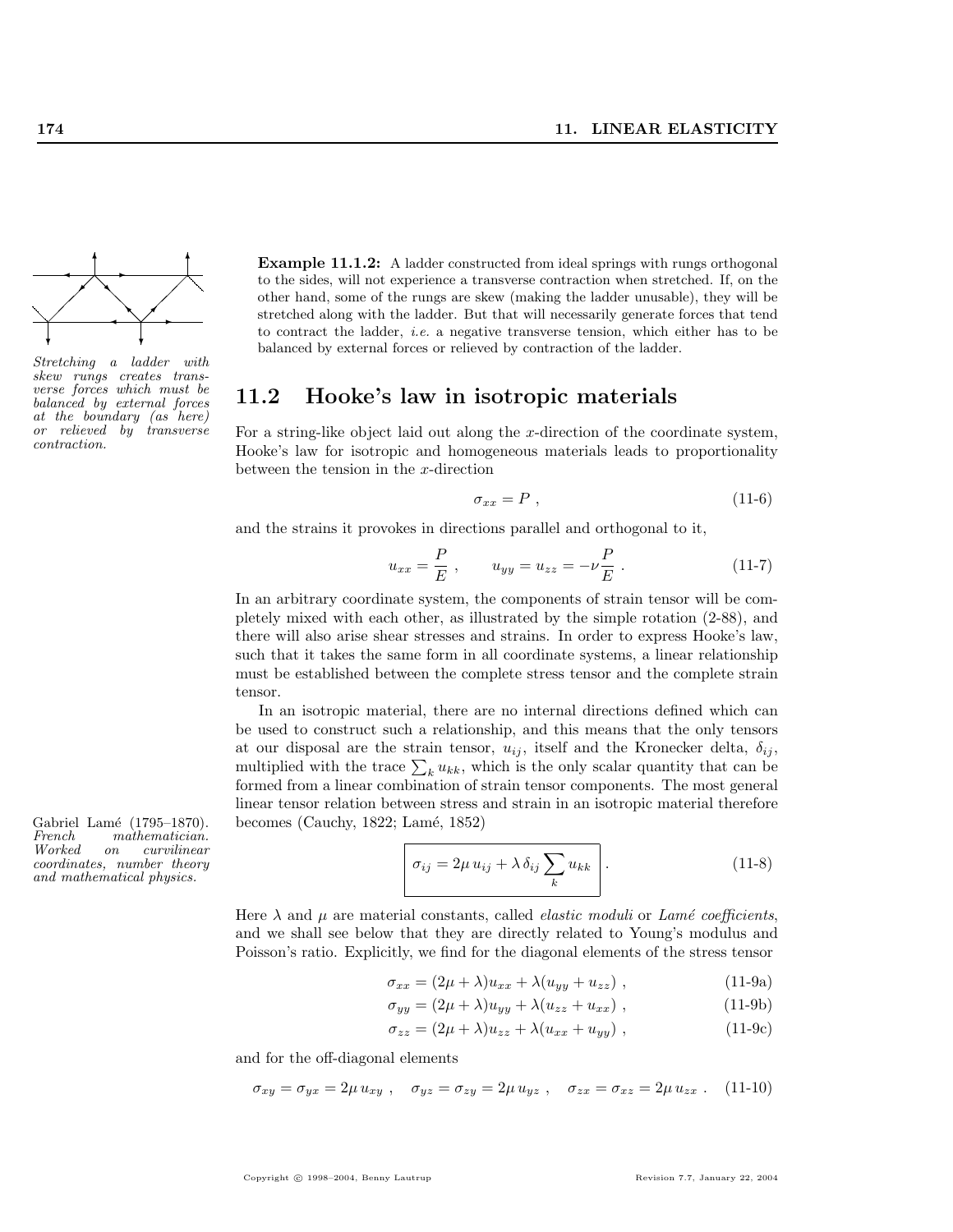The coefficient  $\lambda$  has no special name, whereas  $\mu$  is called the *shear modulus* or the modulus of rigidity, because it controls the magnitude of shear stresses. For  $\mu = 0$ there are no shear stresses and all pressures become equal  $p_x = p_y = p_z = p$ , just as in a fluid. Since the strain tensor is dimensionless, the Lamé coefficients are, like the stress tensor itself, measured in units of pressure.

Since Hooke's law (11-8) and Cauchy's strain tensor (10-17) are both linear relationships, successive small deformations may simply be added together. Hooke's law (11-8) can therefore also be interpreted as a relation between the extra stress  $\sigma_{ij}$  and the *extra* strain  $u_{ij}$ , imposed on top of an already existing stress and strain in the material. The extra stress and strain could, for example, be caused by wind forces on a bridge or a skyscraper, which is already stressed and strained by the forces of gravity.

## Young's modulus and Poisson's ratio

The relations between Young's moduls, Poisson's ratio, and the Lamé coefficients are obtained by inserting stresses and strains for simple stretching, (11-6) and (11-7), into (11-9), to obtain

$$
P = (2\mu + \lambda)\frac{P}{E} - 2\lambda\nu\frac{P}{E},
$$
  

$$
0 = -(2\mu + \lambda)\nu\frac{P}{E} + \lambda(-\nu + 1)\frac{P}{E}.
$$

Solving for  $E$  and  $\nu$ , we obtain

$$
E = \frac{\mu(3\lambda + 2\mu)}{\lambda + \mu},
$$
\n(11-11)

 $and<sup>1</sup>$ 

$$
\nu = \frac{\lambda}{2(\lambda + \mu)}.
$$
\n(11-12)

Conversely, we may express the Lamé coefficients in terms of Young's modulus and Poisson's ratio,

$$
\lambda = \frac{E\nu}{(1 - 2\nu)(1 + \nu)} , \qquad (11-13a)
$$

$$
\mu = \frac{E}{2(1+\nu)} \,, \tag{11-13b}
$$

Typical values for the Lamé coefficients in metals are thus of the same magnitude as Young's modulus, *i.e.* of the order of  $10^{11}$  Pa =  $10^6$  bar.

 $1$ <sup>1</sup>The use of the symbols  $E$  for Young's modulus is conventional and should of course not be confused with the use of similar symbols for the energy. Poisson's ratio is also sometimes denoted  $\sigma$ , but that clashes too much with the symbol for the stress tensor. Later we shall in the context of fluid mechanics also use  $\nu$  for the kinematic viscosity.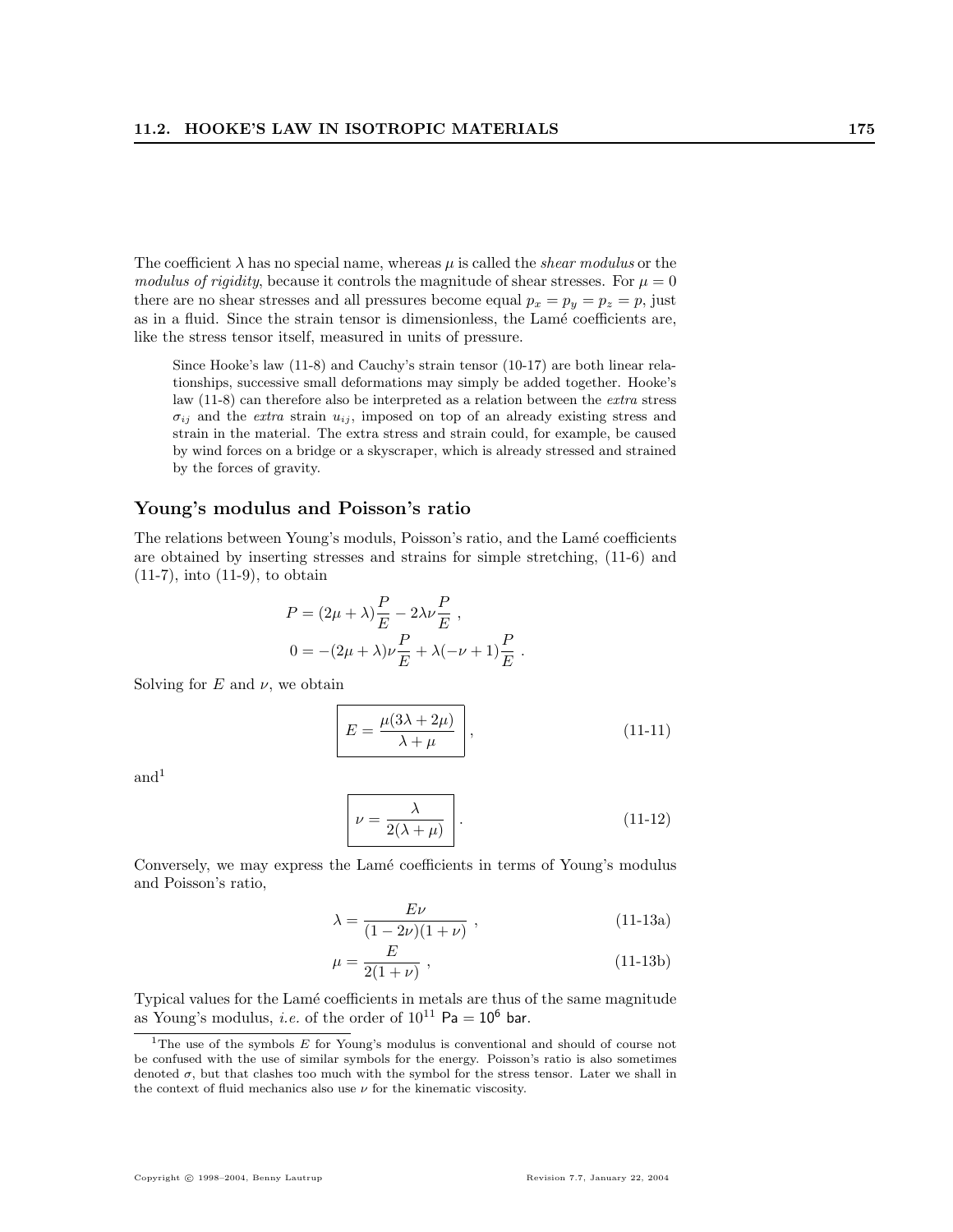#### Average pressure and bulk modulus

The trace of the stress tensor (11-8) becomes

$$
\sum_{i} \sigma_{ii} = (2\mu + 3\lambda) \sum_{i} u_{ii} , \qquad (11-14)
$$

because the trace of the Kronecker delta is  $\sum_i \delta_{ii} = 3$ . This allows us to calculate the change in average pressure (9-12) due to deformation

$$
\Delta p = -\frac{1}{3} \sum_{i} \sigma_{ii} = -\left(\lambda + \frac{2}{3}\mu\right) \sum_{i} u_{ii} . \qquad (11-15)
$$

The trace of the strain tensor has previously been shown (see (10-28)) to be The trace of the strain tensor has previously been shown (see (10-28)) to be<br>proportional to the relative volume change,  $\sum_i u_{ii} = \nabla \cdot \mathbf{u} = \Delta V/V$ , and since the bulk modulus (4-33) is defined to be minus the ratio of pressure change to relative volume change, we must have

$$
K = \frac{-\Delta p}{\Delta V/V} = \lambda + \frac{2}{3}\mu = \frac{E}{3(1 - 2\nu)}\Bigg.\tag{11-16}
$$

In elastic materials, the bulk modulus is always a function of the material constants. The bulk modulus is equal to Young's modulus for  $\nu = 1/3$ , which is a typical value for  $\nu$ .

Typical values of the bulk modulus for metals are huge, of the order of megabars  $(10^{11}$  Pa or 100 GPa). This means that it requires about a million atmospheres of pressure to squash iron.

#### Inverting Hooke's law

Hooke's law (11-8) may be inverted so that strain instead is expressed as a linear P hooke s law (11-8) may be inverted so that strain instead is expressed as a linear function of stress. Solving (11-8) for  $u_{ij}$  and inserting  $\sum_k u_{kk} = \sum_k \sigma_{kk}/(3\lambda + 2\mu)$ from  $(11-14)$ , we get

$$
u_{ij} = \frac{1}{2\mu}\sigma_{ij} - \frac{\lambda}{2\mu(3\lambda + 2\mu)}\delta_{ij}\sum_{k}\sigma_{kk}.
$$
 (11-17)

Introducing Young's modulus (11-11) and Poisson's ratio (11-12), this takes the much simpler form

$$
u_{ij} = \frac{1+\nu}{E} \sigma_{ij} - \frac{\nu}{E} \delta_{ij} \sum_{k} \sigma_{kk}
$$
 (11-18)

| Material        | $K$ [GPa]   |
|-----------------|-------------|
|                 |             |
| Plain steel     | 205         |
| Nickel          | 200         |
| Copper          | 120         |
| <i>Titanium</i> | 110         |
| <b>Brass</b>    | 100         |
| Zirconium       | 95          |
| Cast iron       | 90          |
| Aluminium       | 70          |
| Magnesium       | $\sqrt{45}$ |
| Lead            | 13          |
|                 |             |

Typical values for the bulk modulus of various metals and alloys [3].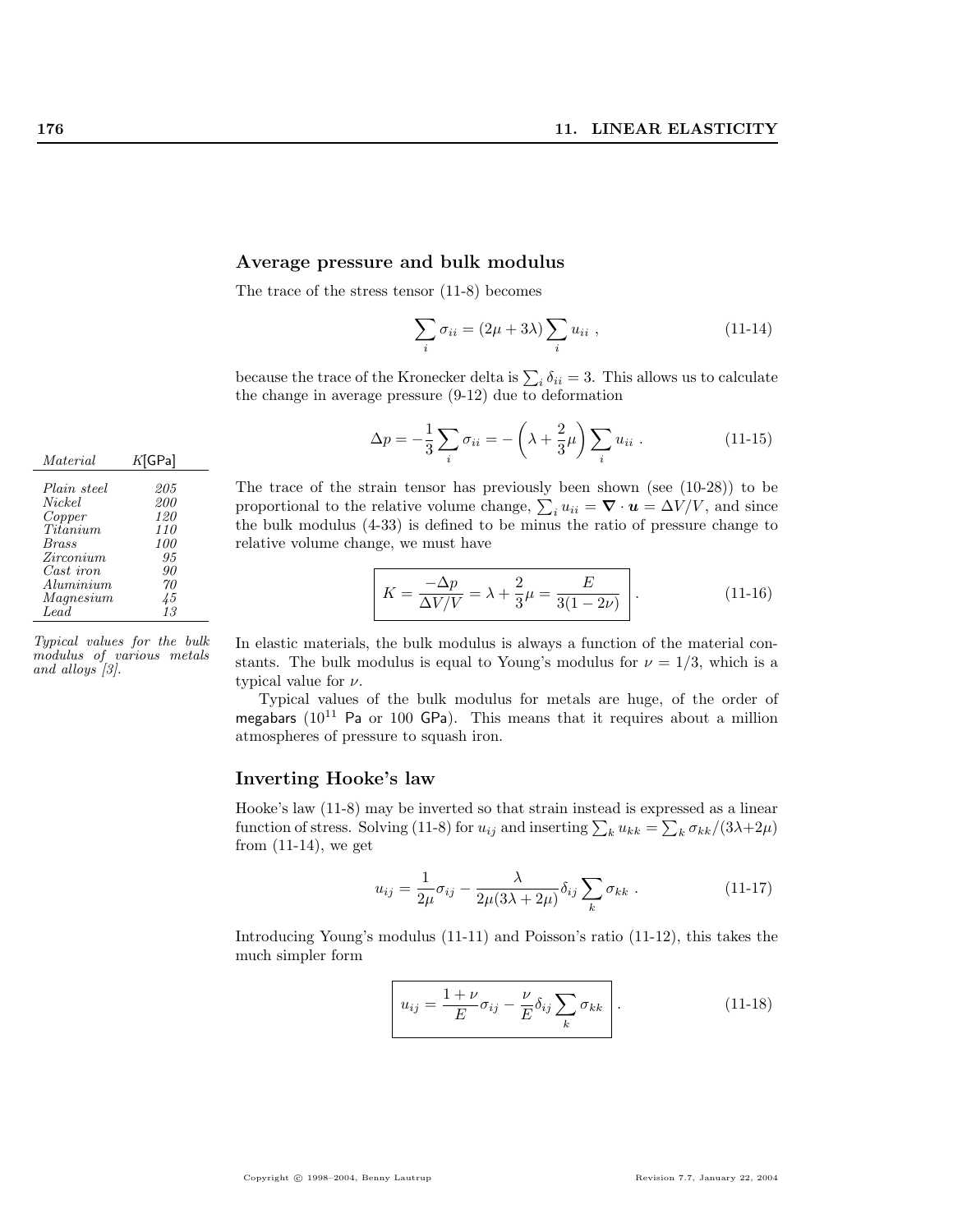Explicitly, we find for the diagonal components

$$
u_{xx} = \frac{1}{E}\sigma_{xx} - \frac{\nu}{E}(\sigma_{yy} + \sigma_{zz}), \qquad (11-19a)
$$

$$
u_{yy} = \frac{1}{E}\sigma_{yy} - \frac{\nu}{E}(\sigma_{zz} + \sigma_{xx}), \qquad (11-19b)
$$

$$
u_{zz} = \frac{1}{E}\sigma_{zz} - \frac{\nu}{E}(\sigma_{xx} + \sigma_{yy}), \qquad (11-19c)
$$

and

$$
u_{xy} = \frac{1+\nu}{E} \sigma_{xy} , \quad u_{yz} = \frac{1+\nu}{E} \sigma_{yz} , \quad u_{zx} = \frac{1+\nu}{E} \sigma_{zx} , \quad (11-20)
$$

for the off-diagonal ones. Evidently, if the only stress is  $\sigma_{xx} = P$ , we obtain immediately from (11-17) the correct relations for simple stretching, (11-6) and  $(11-7).$ 

#### Positivity constraints

The bulk modulus  $K = \lambda + 2\mu/3$  cannot be negative, because a material with negative K would expand when put under pressure in a closed vessel containing normal material, say air or water. This would make the pressure increase, causing further expansion until the whole thing blew up. Likewise, materials with negative shear modulus,  $\mu$ , would behave strangely and mimosa-like pull away from a shearing force instead of yielding to it. Formally, it may be shown (see section 11.4) that the conditions  $3\lambda + 2\mu \geq 0$  and  $\mu \geq 0$  follow from requiring the elastic energy density to be bounded from below. Although  $\lambda$  in principle may assume negative values, natural materials always have  $\lambda \geq 0$ .

Young's modulus cannot be negative because of these constraints, and this confirms our intuition that strings always stretch when pulled at the ends. If there were materials with the ability to contract when pulled, one could get magical-looking behavior out of them. At the moment you began climbing up a rope made from such material, it would pull you further up. Presumably, if such materials were ever created, they would spontaneously contract into nothingness at first possible occasion, or at least into a state with a normal relationship between stress and strain.

Poisson's ratio depends only on the ratio  $\lambda/\mu$  and reaches its maximum  $\nu = 1/2$  for  $\lambda/\mu = \infty$  and its minimum  $\nu = -1$  for  $\lambda/\mu = -2/3$ . The definition of Poisson's ratio reflects the fact that most bodies shrink in the transverse directions when stretched, but since  $\lambda$  in principle could be negative, bodies might actually expand transversally without violating the laws of physics. In practice, all bodies made from natural materials undergo a transverse contraction when stretched, so Poisson's ratio may always be taken to be positive. It is, however, fairly easy to construct artificial models of materials that expand when pulled, for example a grid of connected umbrellas. The extreme value,  $\nu = 1/2$ , corresponds to  $\mu = 0$ , implying that there are no shear stresses in the material which therefore behaves like a fluid at rest.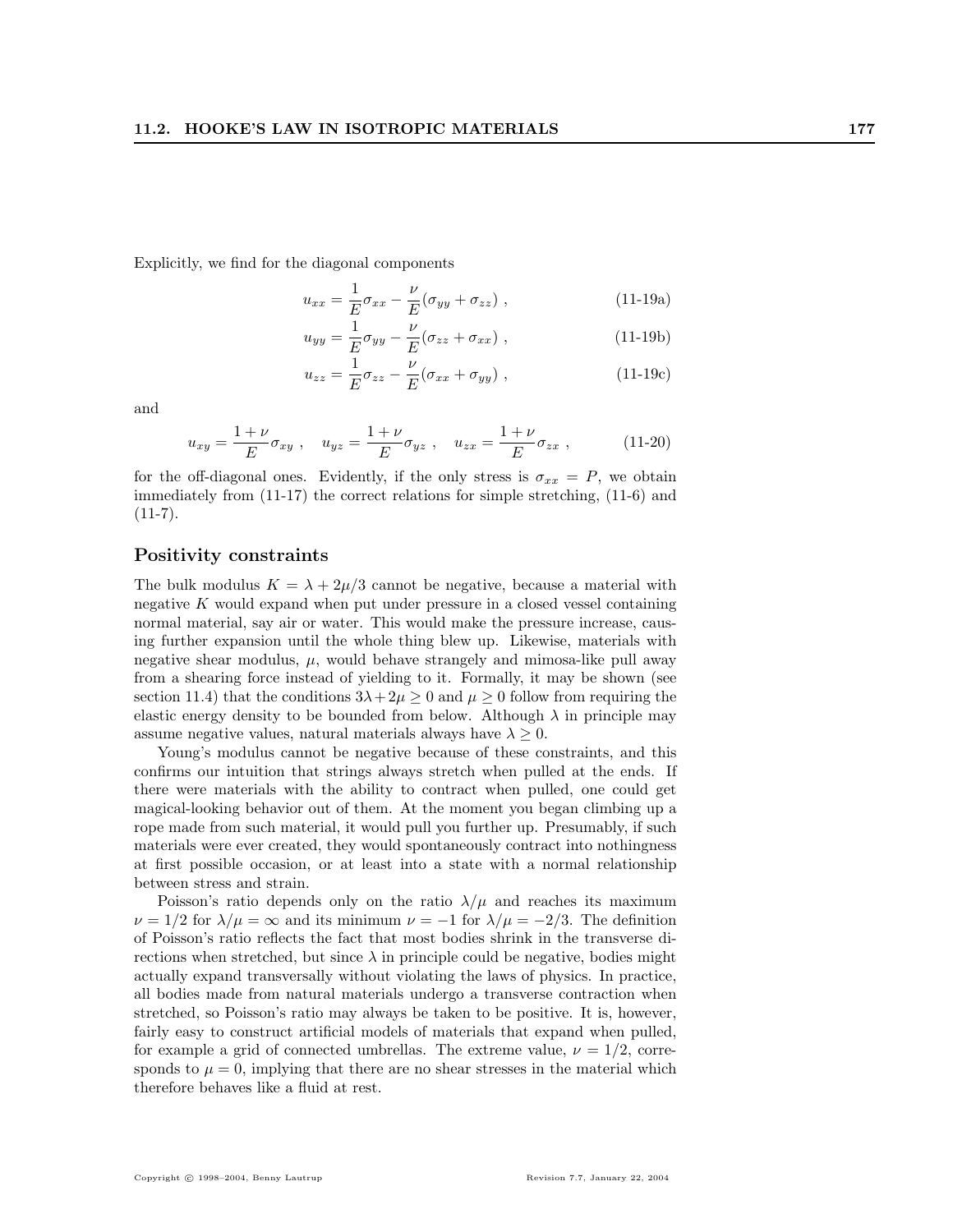

Sketch of how Young's modulus might vary as a function of increased tension. Beyond the proportionality limit, its effective value becomes generally smaller.

#### Limits to Hooke's law

Hooke's law in isotropic materials, expressed by the linear relationships, (11-8) or (11-18), between stress and strain, is only valid for stresses up to a certain value, called the proportionality limit. Beyond the proportionality limit, nonlinearities set in, and the present formalism becomes invalid. Eventually, one reaches a point, called the *elasticity limit*, where the material ceases be elastic and undergoes permanent deformation, or even fracture, without much further increase of stress. Hooke's law is, however, a very good approximation for most metals under normal conditions where stresses are tiny compared to the elastic moduli.

#### ∗ Anisotropic materials

Anisotropic (also called aeolotropic) materials having different properties in different directions are of great technical importance. In an anisotropic material, a linear relationship connecting the 6 independent components of the symmetric stress tensor with the 6 independent components of the symmetric strain tensor could in principle require  $6 \times 6 = 36$  independent coefficients, but an energy argument (Green, 1837) requires that this  $6 \times 6$  array of coefficients must be symmetric, and thus reduces the number of independent parameters to 21 (see problem 11.7). The orientation of the material relative to the coordinate system requires 3 parameters (angles), so altogether there may be up to 18 independent constants characterizing the elastic properties of a general anisotropic material, a number actually realized by triclinic crystals [10, 29]. We shall, however, in this book limit ourselves to the isotropic ones, for which Hooke's law takes the simple form (11-8).

## 11.3 Static uniform deformation

To see how Hooke's law works for continuous systems, we now turn to the extremely simple case of a static uniform deformation, for which the strain tensor,  $u_{ij}$ , takes the same value everywhere in a body at all times. Hooke's law (11-8) then ensures that the stress tensor is likewise constant everywhere in the body, so that all its derivatives vanish,  $\nabla_k \sigma_{ij} = 0$ . Comparing with the condition for mechanical equilibrium (9-19), it follows that uniform deformation excludes body forces such as gravity. Conversely, in the presence of gravity, there must always be non-uniform deformation of an isotropic material, a quite reasonable conclusion.

Furthermore, at the boundary of a uniformly deformed body, the stress vector is as always required to be continuous, and this puts strong restrictions on the form of the external forces that may act on the surface of the body. Uniform deformation is for this reason only possible under very special conditions.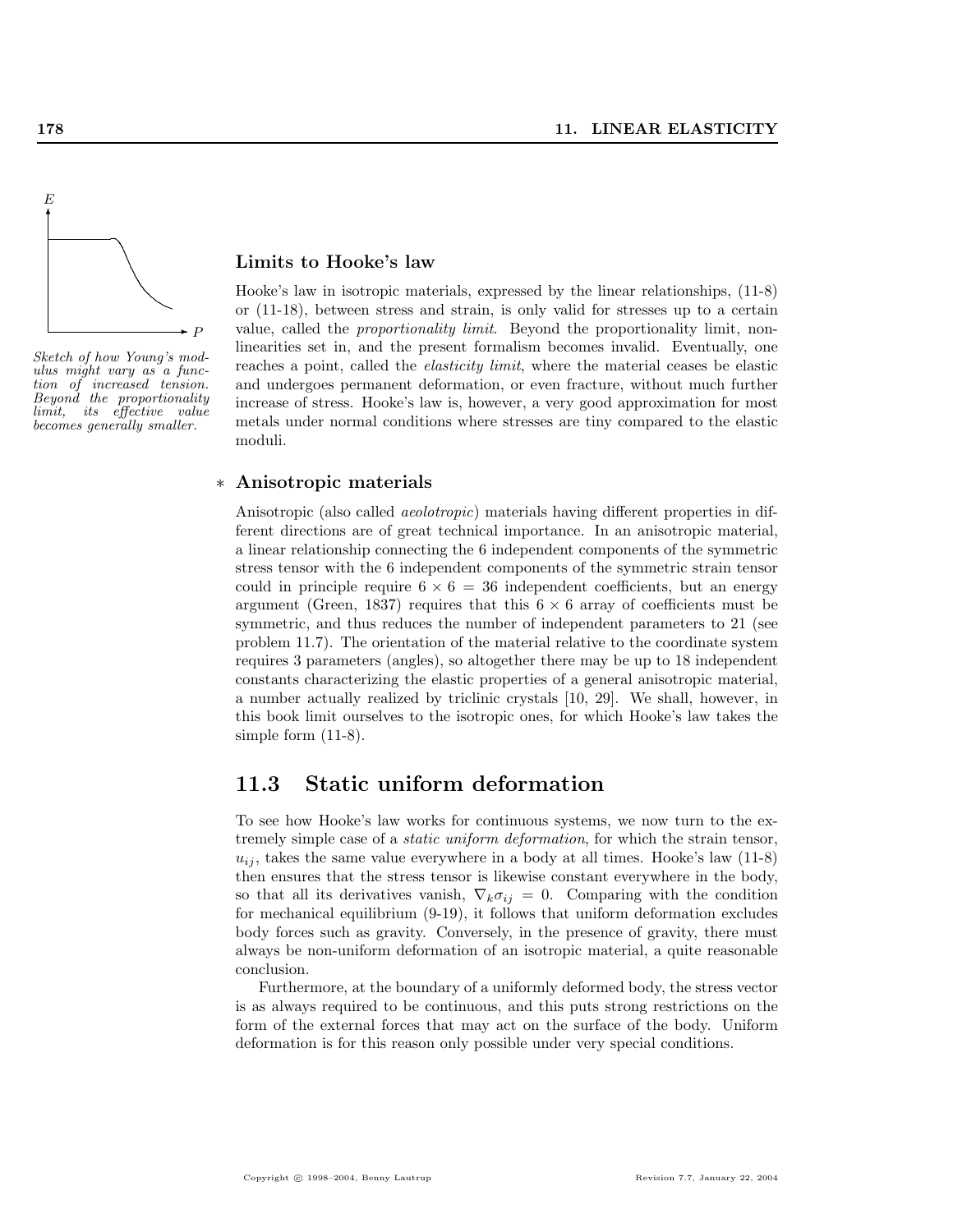#### Uniform compression

Consider a fluid with a constant pressure P, so that the stress tensor is  $\sigma_{ij} =$  $-P\delta_{ij}$  everywhere in the fluid. If a solid body made from isotropic material is immersed into this fluid, the natural guess is that the pressure will also be  $P$  inside immersed into this fiuld, the natural guess is that the pressure will also be F filside<br>the body. Inserting  $\sigma_{ij} = -P\delta_{ij}$  into (11-18) and using that  $\sum_k \sigma_{kk} = -3P$ , we obtain

$$
u_{ij} = -\frac{P}{3K} \delta_{ij} \tag{11-21}
$$

Since

$$
u_{xx} = \nabla_x u_x = -\frac{P}{3K} , \qquad (11-22)
$$

we may immediately integrate this equation (and the similar ones for  $u_{yy}$  and  $u_{zz}$ ) and obtain a particular solution to the displacement field,

$$
u_x = -\frac{P}{3K} x ,
$$
  
\n
$$
u_y = -\frac{P}{3K} y ,
$$
  
\n
$$
u_z = -\frac{P}{3K} z .
$$
\n(11-23)

The most general solution is obtained by adding an arbitrary small rigid body displacement to this solution.

The result was obtained by making an educated guess on the form of the stress tensor inside the body. It could in principle be wrong, but is in fact correct due to a uniqueness theorem to be derived in section 11.4. The theorem guarantees in analogy with the uniqueness theorems of electrostatics, that provided the equations of mechanical equilibrium and the boundary conditions are fulfilled (which they are here), there is essentially only one solution to any elastostatic problem. The only liberty left is an arbitrary rigid body displacement which may always be added to the solution.

#### Uniform stretching

Consider now as in the beginning of the chapter a string-like body which is stretched along its main axis, say the x-direction, by means of a tension  $\sigma_{xx} = P$ acting uniformly over its cross section. If there are no other external forces acting on the body, the natural guess is that the only non-vanishing component of the stress tensor is  $\sigma_{xx} = P$  everywhere in the body. Inserting that into (11-17), we obtain as before the strains (11-7).

The corresponding displacement field is again obtained by integrating  $\nabla_x u_x =$ 



Uniformly stretched body with a constant tension P.



A body made from isotropic, homogenous material subject to a uniform external pressure will be uniformly compressed.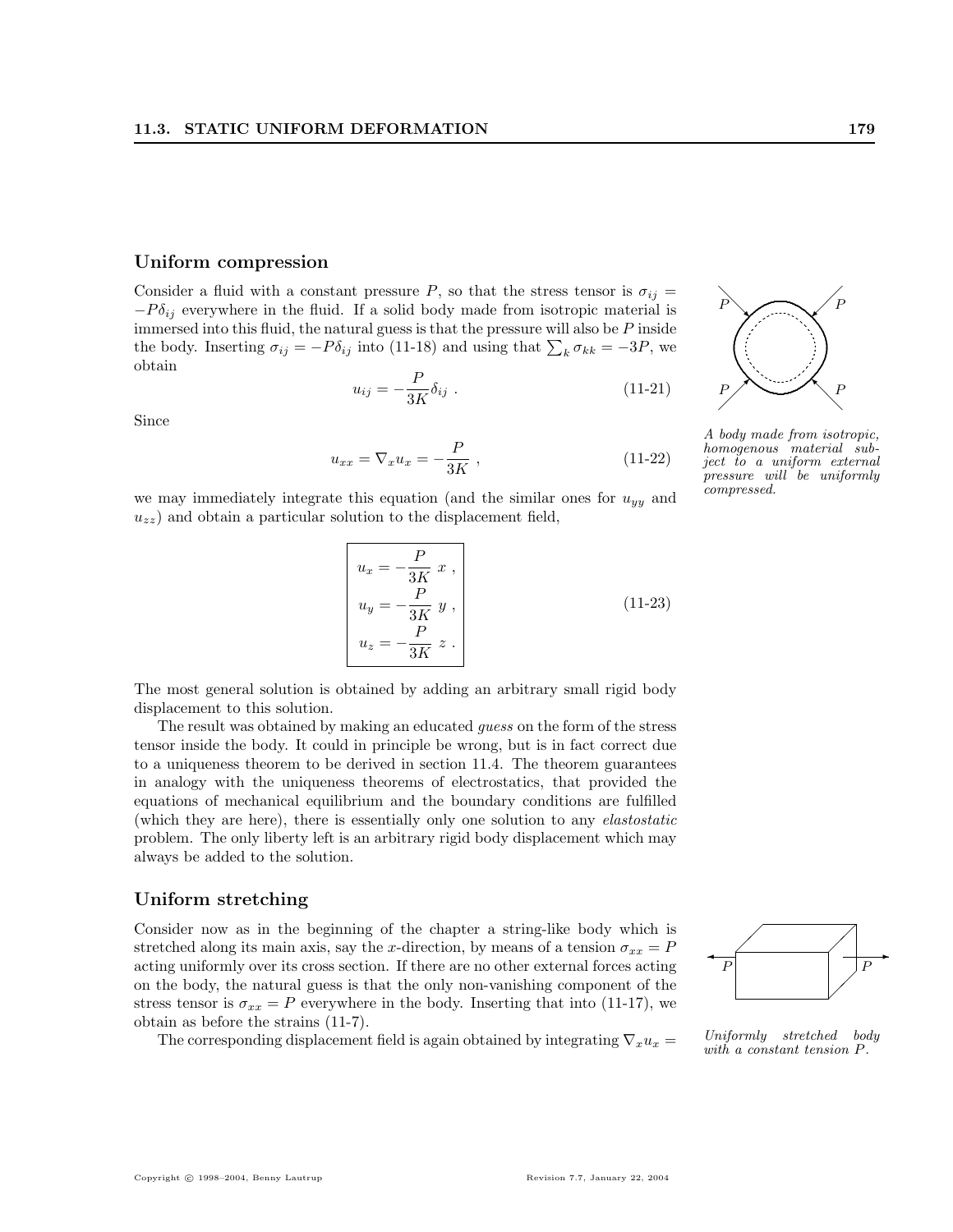$u_{xx}$  etc, and we find the particular solution

$$
\begin{aligned}\n u_x &= \frac{P}{E} x, \\
u_y &= -\nu \frac{P}{E} y, \\
u_z &= -\nu \frac{P}{E} z.\n \end{aligned}
$$
\n(11-24)

The solution describes as expected a simple dilatation along the x-axis and a contraction along the other axes.

#### Uniform shear

Finally we return to the example from section 9.2 of a clamped slab of homogeneous, isotropic material in the xz-plane, subjected to a shear force in the x-direction. As we argued, the shear stress  $\sigma_{xy} = P$  must be constant everywhere in the material. Assuming that there are no other stresses, the only strain component becomes  $u_{xy} = P/2\mu$ , and using that  $2u_{xy} = \nabla_x u_y + \nabla_y u_x$ , we find a particular solution

$$
u_x = -\frac{P}{\mu} y , \qquad u_y = u_z = 0 . \tag{11-25}
$$

As expected, the displacement in the x-direction vanishes for  $y = 0$  and grows linearly with y. In problem 11.5 the displacement field is calculated without making the assumption of small strains.

# ∗ 11.4 Energy of deformation

The work performed by the external force in extending a spring further by the amount dx is  $dW = F dx = kxdx$ . Integrating this expression, we obtain the total work  $W = \frac{1}{2}kx^2$ , which is (of course) the well-known expression for the elastic energy,  $E = W$ , stored in a stretched spring. Calculated per unit of volume  $V = AL$  for a material string, we find the density of elastic energy in the material

$$
\frac{\mathcal{E}}{V} = \frac{kx^2}{2V} = \frac{1}{2}Eu_{xx}^2 = \frac{P^2}{2E}.
$$
 (11-26)

The transverse contraction controlled by Poisson's ratio,  $\nu$ , can play no role in building up the energy, because there are no forces acting on the sides of the string.

#### Elastic energy

In the general case, strains and stresses vary over the body, and the calculation becomes more complicated. In section 10.4 we determined the work that must be performed in order to change the strain infinitesimally.



 $\rightarrow$ 

x

✲

 $^{\circ}$ 

 $\hat{y}$ 

neous material under shear stress. The displacement grows linearly with y.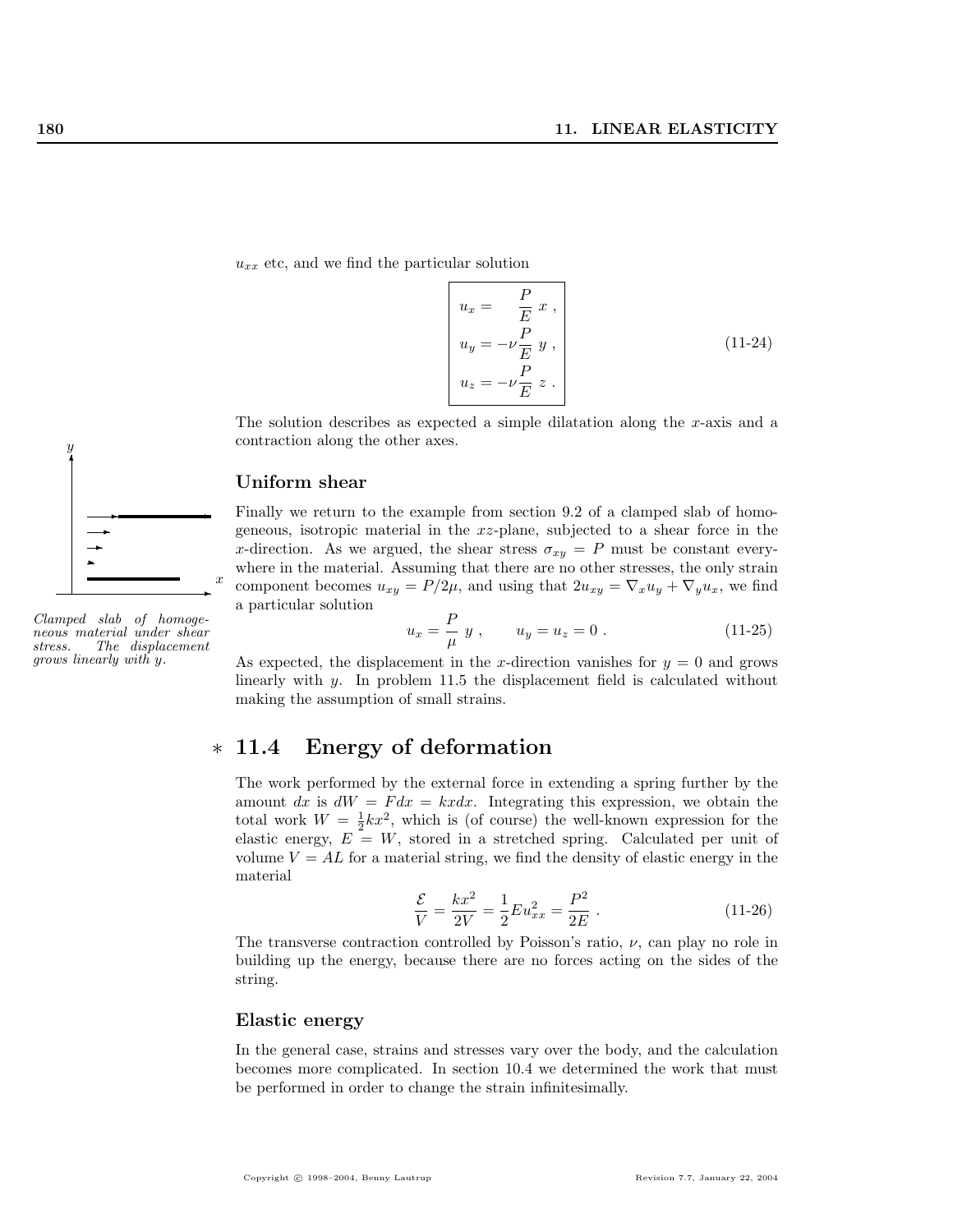If the strain  $u_{ij}$  describes the extra deformation of a body already pre-stressed by  $\sigma_{ij}^0$ , assumed to be independent of the strain, we may immediately integrate (10-31) to obtain the work performed against the already existing stress

$$
W_0 = \int_V \sum_{ij} \sigma_{ij}^0 u_{ij} \, dV \,. \tag{11-27}
$$

Alternatively, one may view  $\mathcal{E}_0 = W_0$  as the potential energy of the deformation in the given stress field. It is, for example, the energy you must spend against the already existing strong tension in a bow when you wish to shoot an arrow.

For the part of the stress tensor which depends linearly on the strain tensor one must build up the deformation in infinitesimal steps, as we did for the gravitational self-energy in section 6.4. The elastic self-energy, *i.e.* the energy of a deformation in its own stress field, becomes in this way quadratic in the small strain tensor, and we expect as in the gravitational case also a factor  $1/2$ here. For isotropic materials, the work performed in building up a deformation, or equivalently the total elastic energy, thus becomes

$$
E = \frac{1}{2} \int_{V} \sum_{ij} \sigma_{ij} u_{ij} dV, \qquad (11-28)
$$

where  $\sigma_{ij}$  is given by Hooke's law (11-8). For anisotropic materials the existence of such an energy function will impose a further condition on the coefficients in the generalized Hooke's law (see problem 11.7).

#### Energy density

The quantity

$$
\epsilon = \frac{1}{2} \sum_{ij} \sigma_{ij} u_{ij} = \mu \sum_{ij} u_{ij}^2 + \frac{1}{2} \lambda \left( \sum_i u_{ii} \right)^2 \tag{11-29}
$$

must be interpreted as the elastic energy density in a deformed isotropic material. It is instructive to write out the sums explicitly to get

$$
\epsilon = \mu (u_{xx}^2 + u_{yy}^2 + u_{zz}^2 + 2u_{xy}^2 + 2u_{yz}^2 + 2u_{zx}^2) + \frac{1}{2}\lambda (u_{xx} + u_{yy} + u_{zz})^2.
$$

Inserting the strains for uniform stretching (11-7), all the dependence on  $\nu$  cancels out, and we obtain again the energy density (11-26).

#### Positivity of the energy density

The energy density must be bounded from below, for if it were not, elastic materials would be unstable, and an unlimited amount of work could be obtained by increasing the state of deformation. Imagine for a moment how magically a body made from such material would behave when squeezed.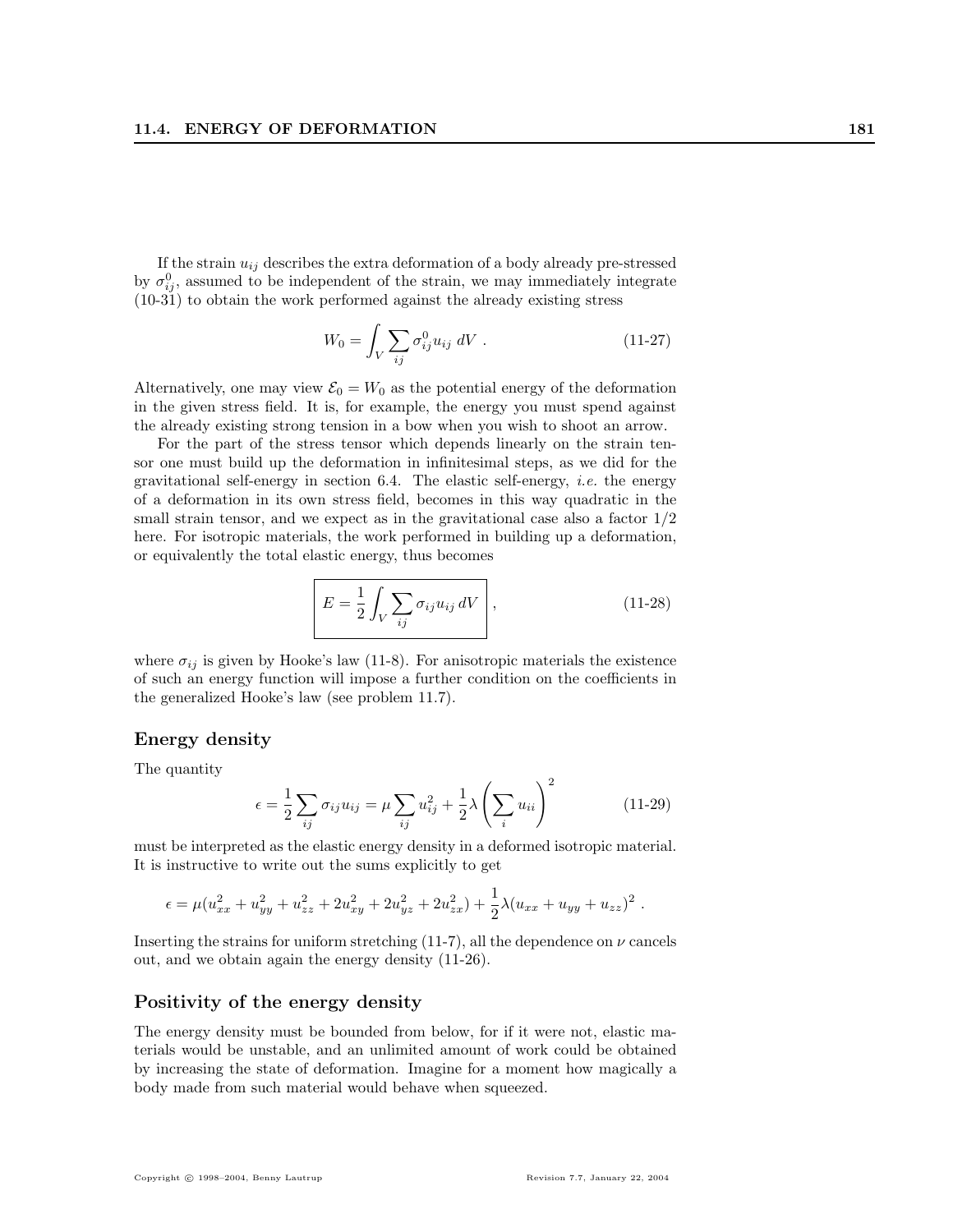From the boundedness, it follows immediately that the shear modulus must be non-negative,  $\mu \geq 0$ , because otherwise we might let one of the off-diagonal components of the strain tensor, say  $u_{xy}$ , grow without limit while the energy density became more and more negative. The condition on  $\lambda$  is more subtle because the diagonal components of the strain tensor are involved in both terms. For a uniform deformation with  $u_{ij} = \alpha \delta_{ij}$  we get the energy density  $\rho_{\text{elastic}} =$  $\frac{3}{2}(3\lambda + 2\mu)\alpha^2$ , and consequently we must demand that  $3\lambda + 2\mu \geq 0$ , implying that the bulk modulus (11-16) is positive,  $K > 0$  (see problem 11.6 for the proof that there are no stronger conditions).

### Total energy in the gravitational field

In an external gravitational potential,  $\Phi(x)$ , the change in gravitational energy due to the displacement of a material particle of fixed mass  $dM$  is

$$
dM\,\Phi(\mathbf{x}+\mathbf{u}(\mathbf{x})) - dM\,\Phi(\mathbf{x}) \approx -\mathbf{g}(\mathbf{x})\cdot\mathbf{u}(\mathbf{x})\,dM\;,
$$

where the last expression is obtained under the assumption that the displacement is small compared to the length scale for variations in the gravitational field. The total (potential) energy of a deformed body in a gravitational field is therefore the sum of the internal energy of deformation and the extra gravitational energy due to the deformation

$$
E = \frac{1}{2} \int_{V} \sum_{ij} u_{ij} \sigma_{ij} dV + \int_{V} \rho(-\boldsymbol{g} \cdot \boldsymbol{u}) dV, \qquad (11-30)
$$

where  $\rho(x)$  is the mass density of the undeformed body.

Consider now the change in total energy due to a small variation  $\delta u_i(x)$  in the displacement. Using that  $\sigma_{ij}$  is linear in  $u_{ij}$  and symmetric, we find for the variation in the first term

$$
\int_{V} \sum_{ij} \delta u_{ij} \sigma_{ij} dV = \int_{V} \sum_{ij} (\nabla_{j} \delta u_{i}) \sigma_{ij} dV
$$
  
= 
$$
\oint_{S} \sum_{ij} \delta u_{i} \sigma_{ij} dS_{j} - \int_{V} \sum_{ij} \delta u_{i} \nabla_{j} \sigma_{ij} dV,
$$

where we have used Gauss' theorem in the last step. The variation in total energy thus becomes

$$
\delta E = \oint_{S} \sum_{ij} \delta u_{i} \sigma_{ij} dS_{j} - \int_{V} \sum_{ij} \delta u_{i} (\nabla_{j} \sigma_{ij} + \rho g_{i}) dV \qquad (11-31)
$$

The first term is the change in energy due to the forces acting on the surface of the body and the second the change in energy due to volume forces. The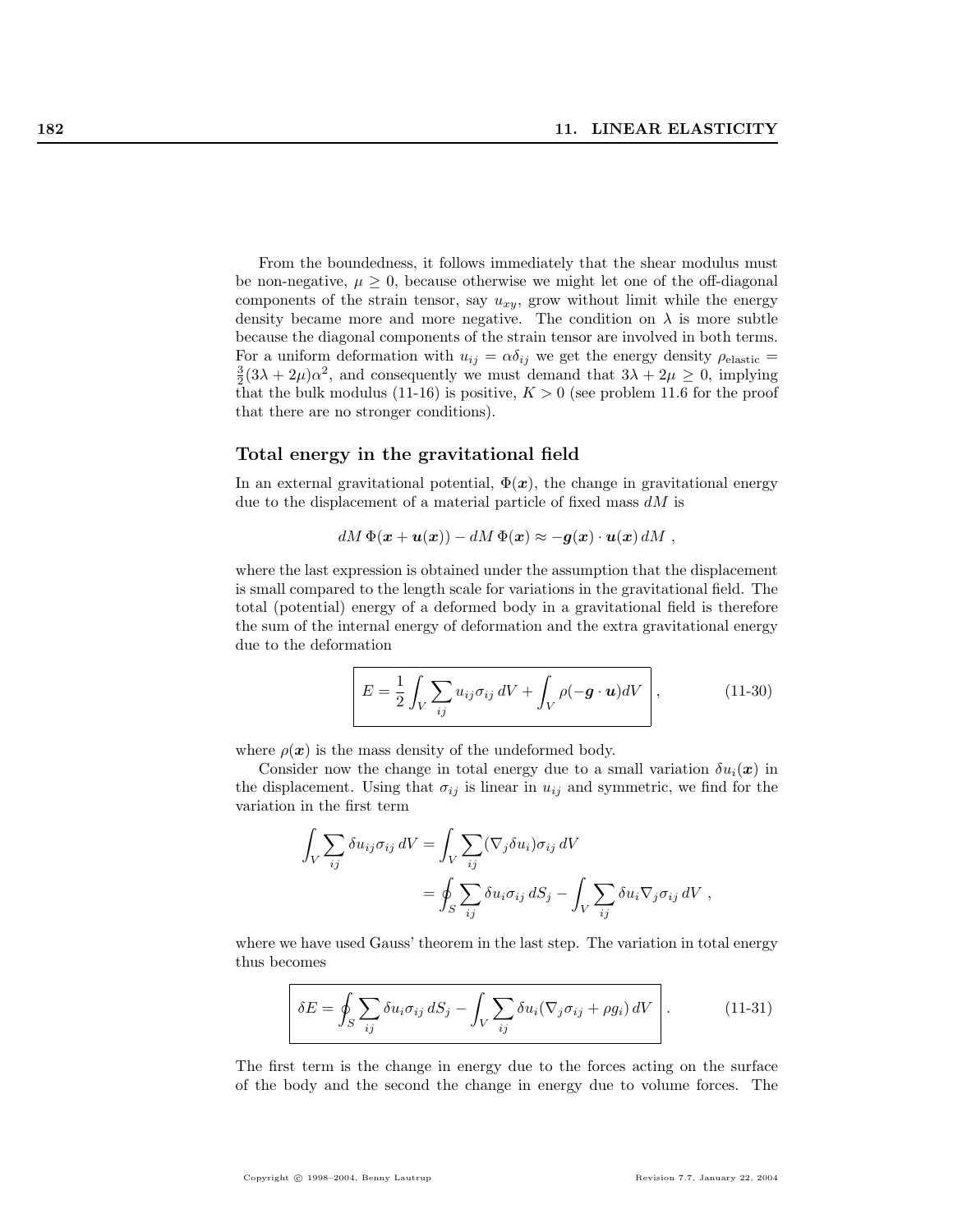surface integral vanishes if the boundary is either fixed or free, *i.e.*  $\delta u_i = 0$  or  $j \sigma_{ij} n_j = 0$ , whereas the volume integral vanishes in mechanical equilibrium.

This result shows that the total energy is stationary,  $\delta E = 0$ , under variations in displacement around mechanical equilibrium. Since the elastic energy density is a positive definite quadratic form in the strain tensor, mechanical equilibrium must correspond to an absolute minimum in the total energy.

A non-singular quadratic form can only have one minimum, and this result guarantees that there is only one solution to Navier's equation of equilibrium. We shall now explicitly prove that the minimum is indeed unique.

## Uniqueness of elastostatic solutions

We shall now prove uniqueness of the solutions to the mechanical equilibrium equations (9-19) with elastic stresses given by Hooke's law (11-8) and strains given Cauchy's expression (10-17). Let us assume that there are actually two displacement fields  $u_i^{(1)}$  and  $u_i^{(2)}$  which both satisfy these equations with the same external volume forces  $f_i$  and the same boundary conditions. Then we have

$$
\sum_{j} \nabla_{j} \sigma_{ij}^{(1)} + f_{i} = 0 \qquad \qquad \sum_{j} \nabla_{j} \sigma_{ij}^{(2)} + f_{i} = 0
$$
  
\n
$$
\sigma_{ij}^{(1)} = 2\mu u_{ij}^{(1)} + \lambda \delta_{ij} \sum_{k} u_{kk}^{(1)} \qquad \qquad \sigma_{ij}^{(2)} = 2\mu u_{ij}^{(2)} + \lambda \delta_{ij} \sum_{k} u_{kk}^{(2)}
$$
  
\n
$$
u_{ij}^{(1)} = \frac{1}{2} (\nabla_{i} u_{j}^{(1)} + \nabla_{j} u_{i}^{(1)}) \qquad \qquad u_{ij}^{(2)} = \frac{1}{2} (\nabla_{i} u_{j}^{(2)} + \nabla_{j} u_{i}^{(2)})
$$

For the difference field  $u_i = u_i^{(1)} - u_i^{(2)}$ , the corresponding stress tensor  $\sigma_{ij} =$ For the difference field  $\alpha_i = \alpha_i^i$   $\alpha_i^i$ , the corresponding series tensor  $\sigma_{ij} = \sigma_{ij}^{(1)} - \sigma_{ij}^{(2)}$  must satisfy  $\sum_j \nabla_j \sigma_{ij} = 0$ , and we obtain by means of Gauss' theorem  $(4-22)$ 

$$
0 = \int_{V} u_{ij} \sum_{j} \nabla_{j} \sigma_{ij} dV = \oint_{S} \sum_{ij} u_{i} \sigma_{ij} dS_{j} - \int_{V} \sum_{ij} \nabla_{j} u_{i} \sigma_{ij} dV.
$$

Here the surface integral vanishes because of the boundary conditions, which either specify the same displacements for the two solutions at the surface, *i.e.* either specify the same displacements for the two solutions at the surface, *i.e.*  $u_i = 0$ , or the same stress vectors, *i.e.*  $\sum_j \sigma_{ij} n_j = 0$ . Using the symmetry of the stress tensor  $\sigma_{ij} = \sigma_{ji}$ , we have

$$
\sum_{ij} \nabla_j u_i \sigma_{ij} = \sum_{ij} \nabla_i u_j \sigma_{ji} = \frac{1}{2} \sum_{ij} (\nabla_i u_j + \nabla_j u_i) \sigma_{ij} = \sum_{ij} u_{ij} \sigma_{ij} ,
$$

and we get,

$$
\int_{V} \sum_{ij} u_{ij} \sigma_{ij} dV = 0.
$$
\n(11-32)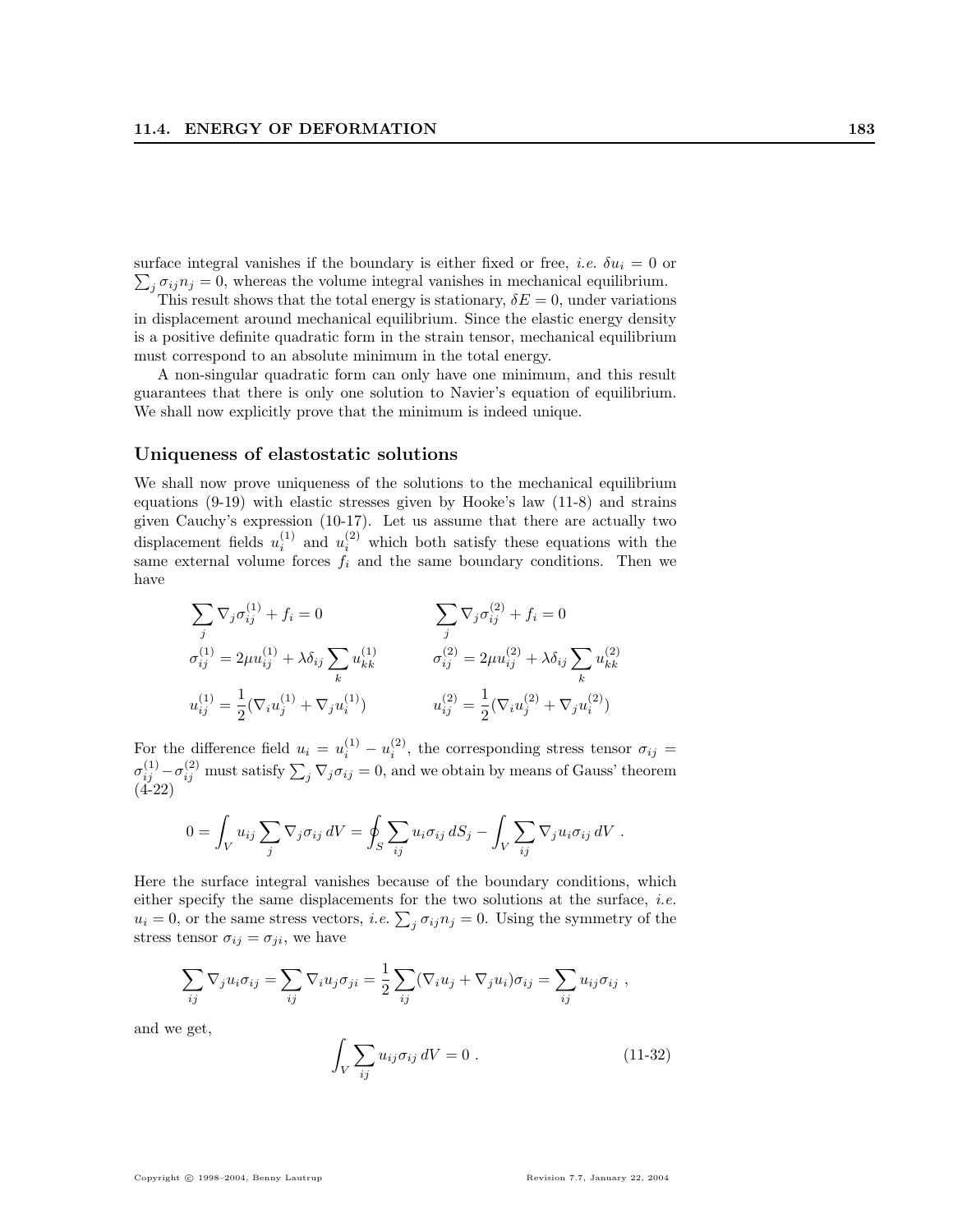The integrand is of the same form as the energy density (11-29), which has been shown to be strictly positive definite for  $\mu > 0$  and  $3\lambda + 2\mu > 0$ , and consequently, the integral can only vanish if the strain tensor for the difference field vanishes everywhere in the body, *i.e.*  $u_{ij} = 0$ .

Given the boundary conditions, there is essentially only one solution to the equations of mechanical equilibrium in linear elastic materials. Although the two displacement fields may in principle be different, they must correspond to identical deformations everywhere in the body, and can thus at most differ by a rigid body displacements. If we can guess a solution satisfying the equations of mechanical equilibrium and the boundary conditions, it must be the right one.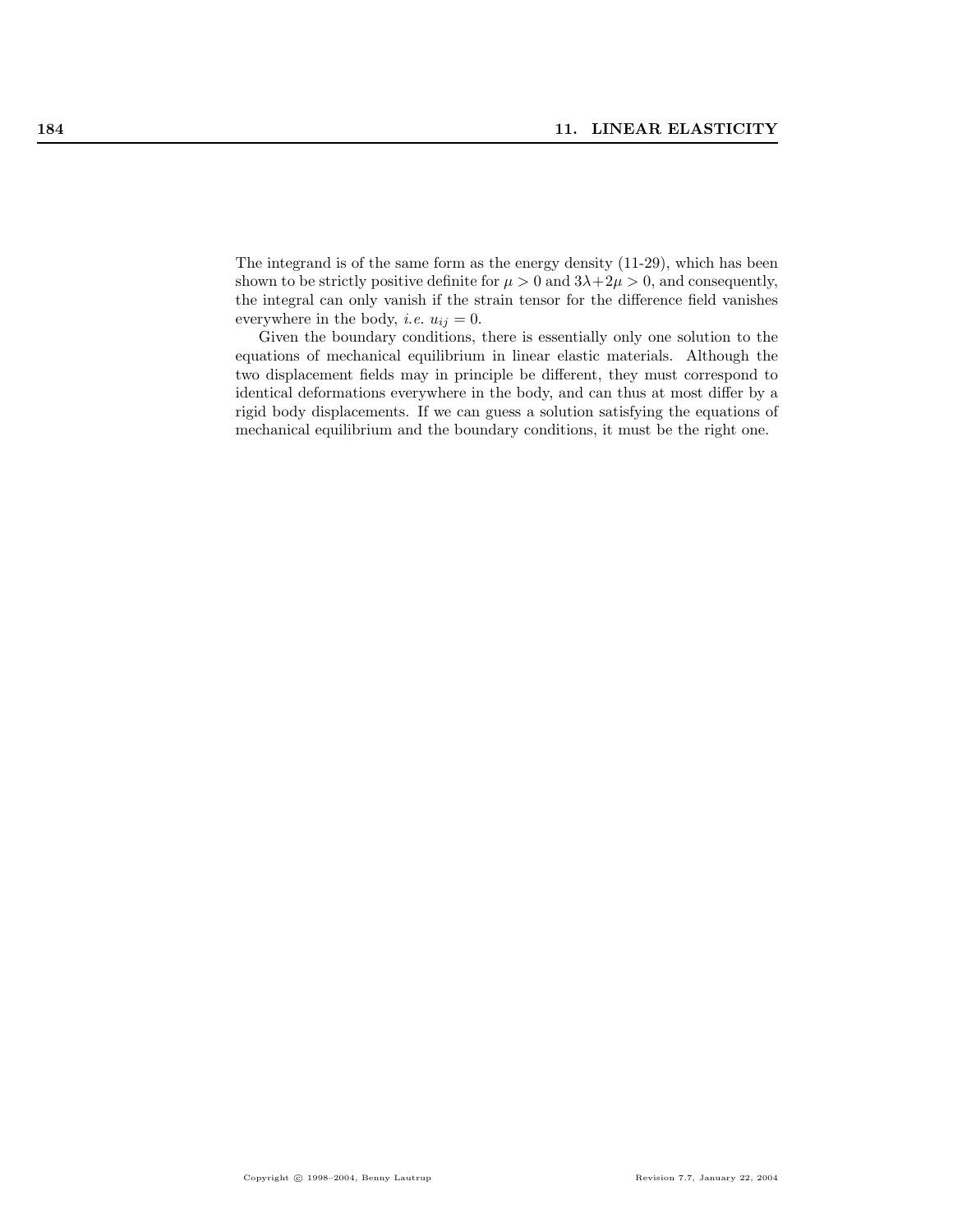# Problems

**11.1** Two particles interact with a smooth distance dependent force  $f(r)$ . Show that the force obeys Hooke's law in the neighborhood of any fixed separation  $r = a$ .

11.2 A one-dimensional open (in contrast to circular) elastic chain hangs vertically in a gravitational field and will be stretched by the weight of the particles (the springs are assumed to be weightless). a) Calculate the equilibrium lengths of all the springs, and the equilibrium length of the chain. b) Find the equations of motion for displacements of the particles away from the equilibrium in this situation.

11.3 Show that we may write (11-8) in the form

$$
\sigma_{ij} = 2\mu \left( u_{ij} - \frac{1}{3} \delta_{ij} \sum_{k} u_{kk} \right) + K \delta_{ij} \sum_{k} u_{kk} . \qquad (11-33)
$$

The first term gives no contribution to the average pressure.

11.4 Show that if the sides of an elastic cylinder are kept fixed, while the cylinder is uniformly stretched in the z-direction, the only non-vanishing strain is

$$
u_{zz} = \frac{1}{\lambda + 2\mu} P = \frac{(1 + \nu)(1 - 2\nu)}{1 - \nu} \frac{P}{E} .
$$
 (11-34)

whereas the stress in the  $xy$ -plane becomes

$$
\sigma_{xx} = \sigma_{yy} = \lambda u_{zz} = \frac{\lambda}{\lambda + 2\mu} P = \frac{\nu}{1 - \nu} P . \qquad (11-35)
$$

∗ 11.5 Consider a shear deformation of a slab of elastic material in the xz-plane by a force in the x-direction. Assume that the sides of the slab are kept free to move, so that the only non-vanishing components of the strain tensor are  $u_{xy} = u_{yx} = \alpha$ . Show that the displacement becomes

$$
u_x = \alpha y \t{11-36}
$$

$$
u_y = -\left(1 - \sqrt{1 - \alpha^2}\right)y \; . \tag{11-37}
$$

for a deformation which is not assumed to be small. Describe what happens for  $\alpha \to 1$ .

∗ 11.6 Show that one may write the energy density (11-29) in the following form

$$
E = \frac{1}{2} [\lambda - 2\mu (3\alpha^2 - 2\alpha)] u_{ii} u_{jj} + \mu (u_{ij} - \alpha u_{kk} \delta_{ij}) (u_{ij} - \alpha u_{ll} \delta_{ij})
$$
 (11-38)

where  $\alpha$  is arbitrary. Use this to argue that  $3\lambda + 2\mu > 0$  and that this is the strictest condition on  $\lambda$ .